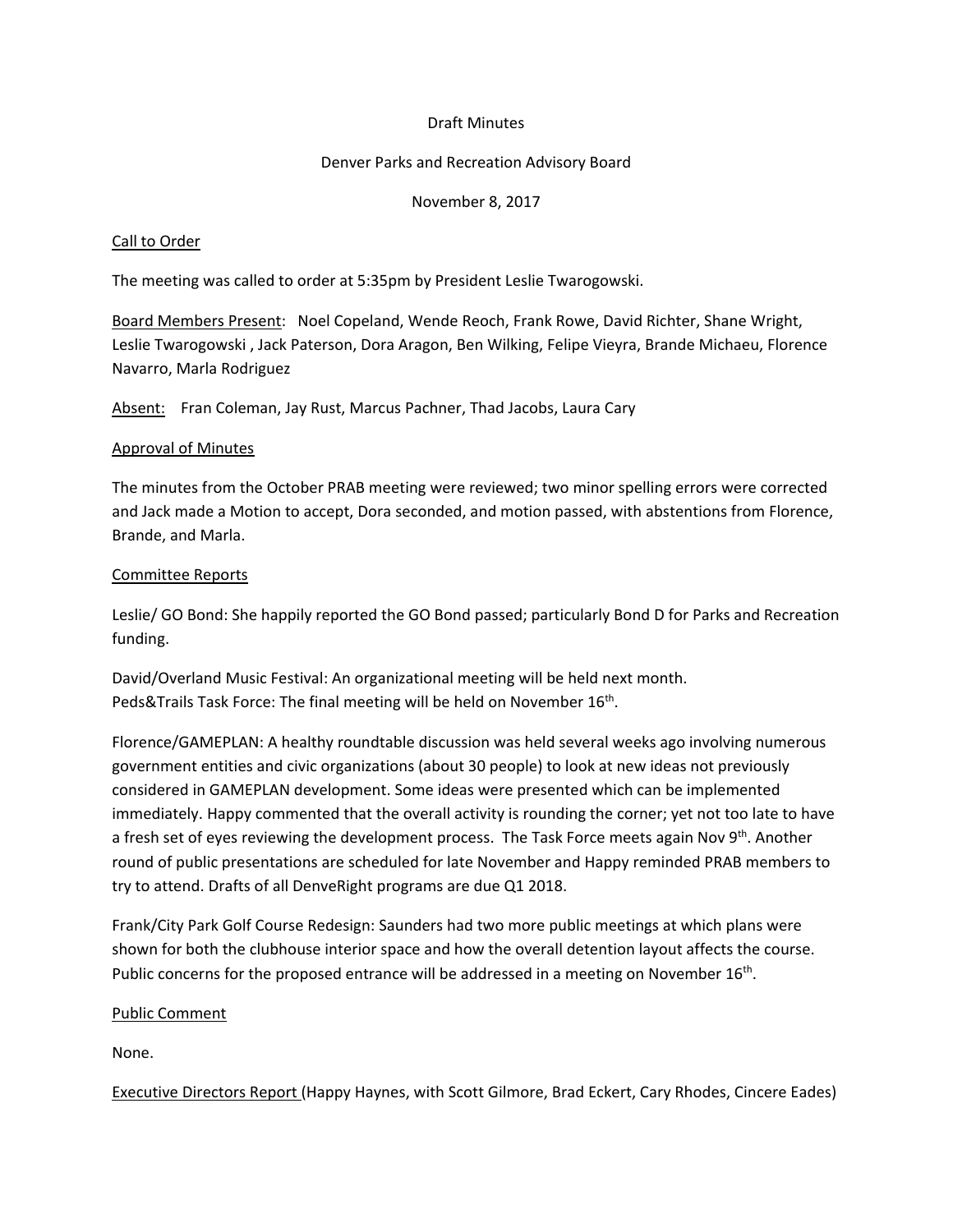At a roundtable discussion the Mayor reiterated his commitment to making the Mountain Parks more accessible. The PRAB committee for Red Rocks shall be involved in that going forward. DPR effort to redefine the Athletic Permitting Policy has to date centered on Special Events permitting. Happy did brief City Council on that process and discussed their concerns for the conflicts between athletic field and neighborhood programming in several parks. Dora asked if the 1 year priority would be appropriate compared to the Special Events historical precedent policy; Happy commented that 1 year is appropriate given that athletic programs usage varies considerably from year to year. She indicated that fences will start going up around City Park Golf Course next week but that allowance will be made to accommodate joggers around the course perimeter. Lastly, Happy presented the request of the Civic Center Conservancy to recognize the significant contributions of the Cydney and Tom Marsico Family Foundation by adding their name to the Greek Theatre's west side colonnade. She wants PRAB to address (and consent) this request explicitly. Wende asked if this was affected by the current partnership policy review to codify relationships of all entities doing business with the DPR. Frank asked if the name inclusion meets criteria for park naming policy (Happy: it's consistent with its spirit). Dora asked if the monetary threshold of the policy has been met (way in excess of the \$250K value).

### Presentations

Mountain Parks Update: Brad Eckert, Cary Rhodes .

Brad presented the development and refurbishment activities for the CCC camp facilities to house HistoriCorps. Now expected to take occupancy in July/Aug 2018. The commitments of HistoriCorp to begin work on several mountain park structures have been identified and plans for 6-8 week long volunteer sessions next year. Cary detailed the efforts to activate several facilities (e.g., Genese Challenge Course, camping sites, Echo Lake Discovery Program, Ski&Ride at Winter Park) as well as the intent to expand these activities. Several questions were posed about the process to select and attract partners and programs as well as DPS involvement.

# Heron Pond Master Plan: Cincere Eades.

She presented proposals of the plan to integrate the varying parcels (approx. 80 acres) in the area into a comprehensive plan. Drainage and access considerations are a big part of the effort to both activate new portions while preserving the open spaces of the parks and pond. Marla expressed concerns for neighborhood and environmental impact of the adjacent recycling facility.

# High Costs Campaign: Dan Rowland (City Office of Mariguana Planning).

He described the Mayor's plan to develop youth education regarding marijuana use and behavior. One facet of this is to develop fence art at several DPS facilities and is asking PRAB if it is interested in possible inclusion of DPR parks for similar projects. Boardmembers asked numerous questions about programming and highlighted concerns for suitability of facilities for this kind of education outreach. Happy and Dan added comments and clarifications. Happy suggested this be done in a pilot program format and indicated that community engagement is important. Installations must be chosen carefully and not to adversely affect park neighbors.